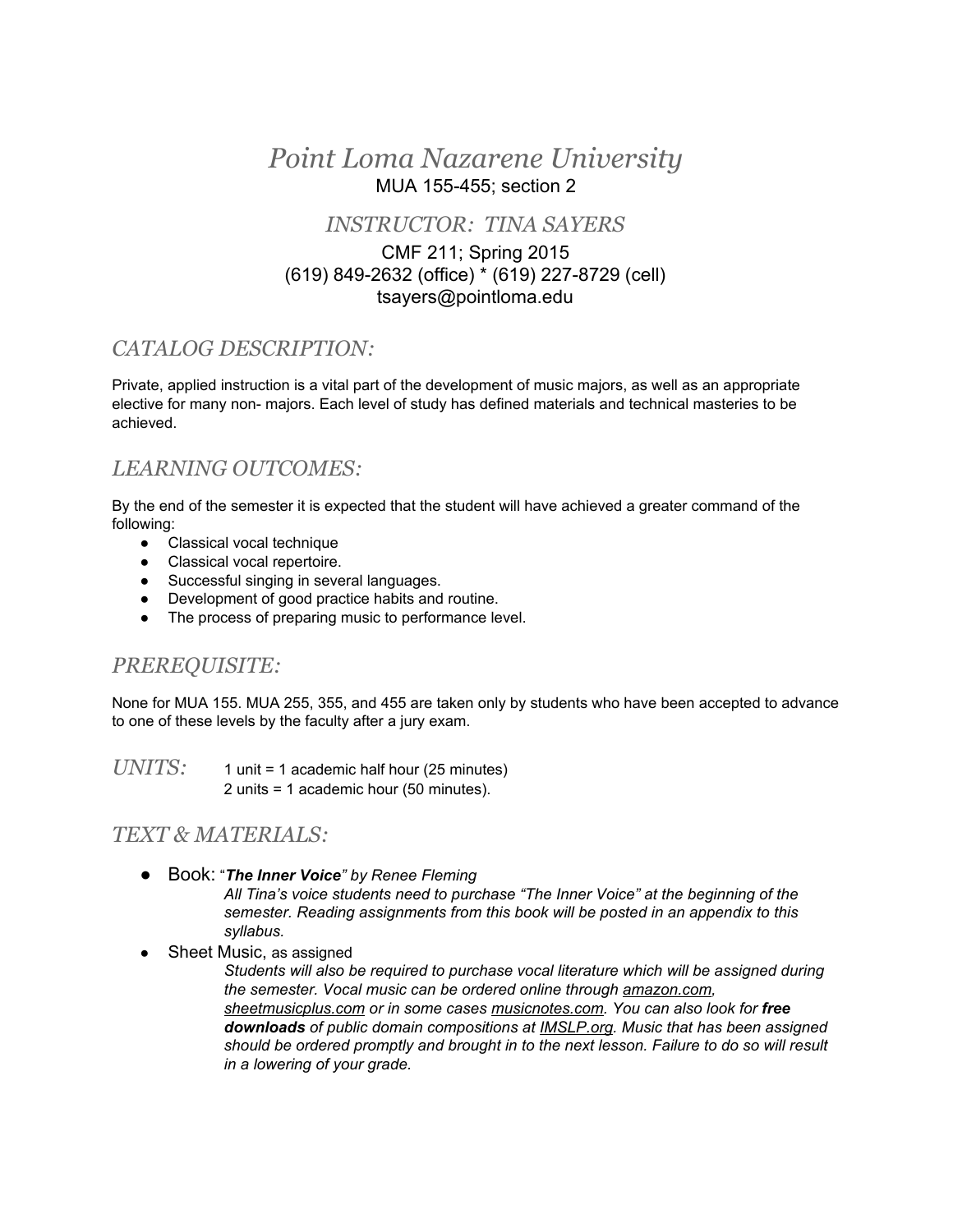3-ring binders (2)

*Student shall use a 3 ring binder in which to keep music copies and any resource materials I give you. Please divide your folder into 2 categories (music and other resources). The second binder will stay with me in my office for use during your lessons/coachings with another pianist. All your assigned music should be copied and out in this binder for me.*

- Voice recording device (computer, MP3 recorder, etc) *Each lesson and coaching will be recorded. Listening to your lesson/coaching recordings during the week is an important part of your practice time, and serves as a reminder for how to practice during the week.*
- **Music Journal** (can purchase from Tina for \$10.00 or online)

*\* New requirement!!! You will use a music journal during your lessons to write down warmups, assignments, and other musical notations. Then, during the week you will write in this journal of how, what and when you practiced as well as written observations about experiences you have in practice, observations from listening, and other "Aha!" moments during the week. Your journal is the ticket to your lesson; no journal = lesson time spent in the practice room!*

## *COURSE REQUIREMENTS:*

- **Attend all required events** *(see list in appendix)*
- **● Keep a good music journal and bring to every lesson!**
- **Check your email**& shared google docs regularly for announcements, assignments, and other instructions.
- Become familiar with and refer often to your **studio handbook** to help guide you through the course/departmental requirements.
- **Learn** *(and memorize!)* **a minimum number of songs/languages per semester**according to your level of study. The higher the course level, the more difficult the repertoire will be *(see the handbook for course level requirements).*
- **Be prepared for your lesson:**Students studying for one unit of credit are expected to practice a minimum of 5 hours per week. Students studying for two units of credit are expected to practice 10 hours per week. *Students who have not completed the required amount of practice will spend their lesson time in a practice room!* Practice includes the following: Time spent vocalizing, singing repertoire, learning music, working on translations, pronunciation, expression and memorization. It also includes time singing with Ines, or other collaborative pianists. Listening to relevant recordings or live performances also counts toward time spent in practice. Make sure to track practice time in your journal!
- **Attend Studio Classes:**All of my voice students are expected to attend studio class *every week* during the semester. You will also be required to *perform regularly* in studio class. Studio classes are on Wednesdays, 4:00-5:30 PM in either the choir room (Cooper 115), Parlor, or Crill. These are very valuable sessions in which we sing for each other, host guest teachers/artists, and practice performance techniques together. if you have a class conflict, please see me regarding an alternative assignment.
- **Listening Reports:** All voice students must submit 2 listening reports (on vocalists) per semester. These can be live vocal performances during the semester (in which they are not participating) or recordings/videos that are a *minimum of 1 hour in duration*. These must be one page, typed (double spaced) and include your observations about the singer, songs, style of music, etc.
- **Storyboards**: For each foreign language song from your repertoire for this semester, design a storyboard either on paper, on your computer, or some other creative way which describes the plot line by line. Create a visual "scene" for each verse, as if it were slides from a film reel. Make sure you include an English translation for each "scene." This will be a very important tool for memorizing your music, so take time to do these well.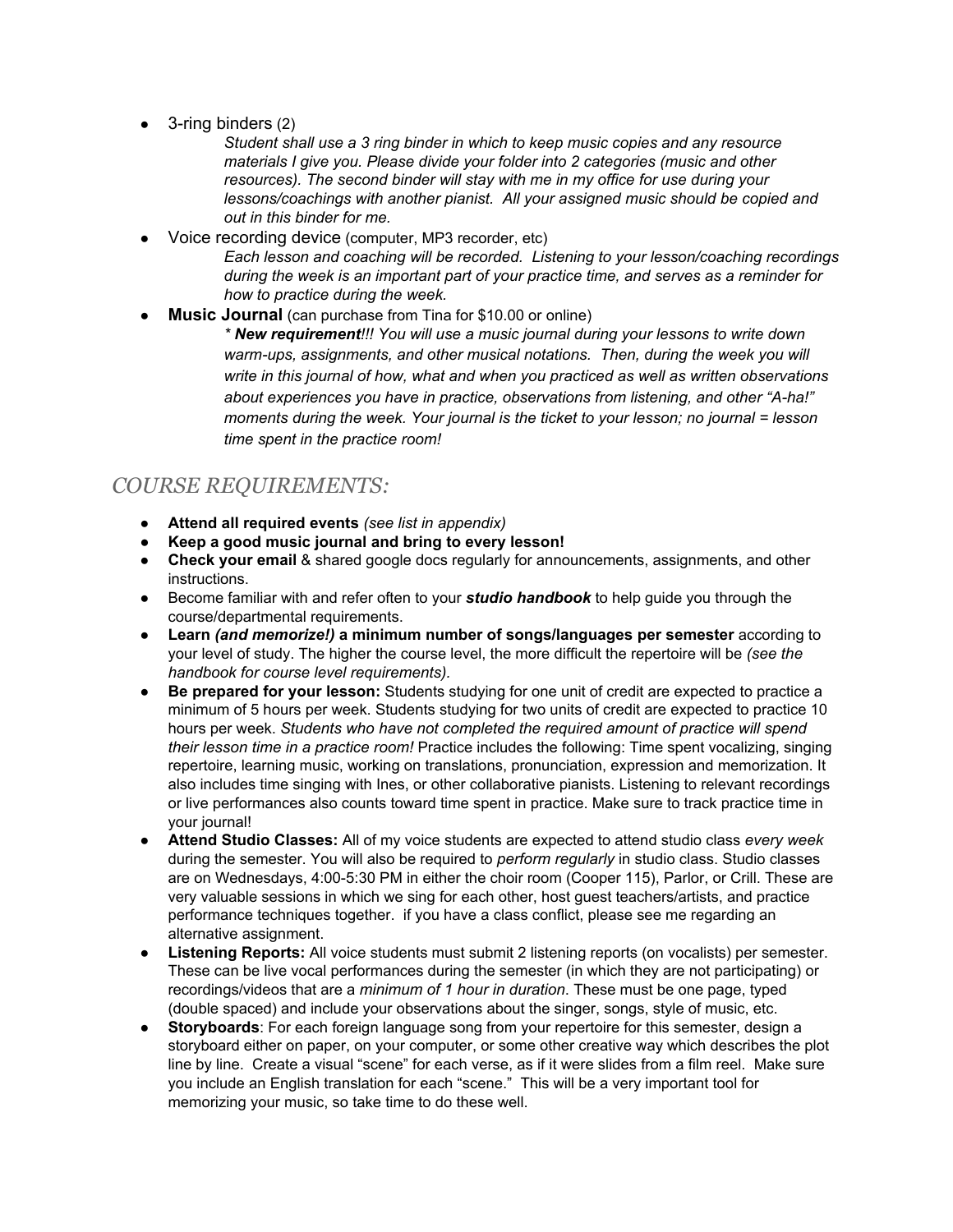- **Youtube Report**: All students will be asked to watch an assigned video during the semester. You need to watch the video and then write a one page, typed response which is due at the next lesson. This article can be submitted on paper, or emailed to me.
- **Book Report**: Throughout the semester I will be assigning chapters from *The Inner Voice* that you will responsible to read the week they are assigned (see appendix). At the end of the semester, you will submit a 4 page, typed report about the book and what you learned from reading and discussing it.
- **● Auditions:** All of my students are required to audition for a solo at least once per semester. This may include auditions for Messiah, the Art Song Experience, PLOT, or off-campus concerts. Additional auditions will be considered extra credit.

# **SUMMARY OF SEMESTER ASSIGNMENTS:**

| Assignment:                                         | Description:                                                                                                                                                                  | Due date:                                                                                                                                   |
|-----------------------------------------------------|-------------------------------------------------------------------------------------------------------------------------------------------------------------------------------|---------------------------------------------------------------------------------------------------------------------------------------------|
| <b>MUSIC JOURNAL</b>                                | A record of weekly assignments,<br>vocalizations and practice log. Also,<br>every week you will write down<br>observations you have resulting from<br>your practice sessions. | Weekly at your lesson.<br>(Remember: your journal<br>is your ticket into your<br>lesson! No journal =<br>lesson spent in practice<br>room!) |
| Storyboard(s)                                       | Create a storyboard for each of your<br>foreign language songs                                                                                                                | Due at MIDTERM exam                                                                                                                         |
| <b>MIDTERM-</b><br><b>Memorize Assigned Music</b>   | All foreign language songs will be sung<br>by memory for mid-term exam in your<br>lesson.                                                                                     | Week of October 27                                                                                                                          |
| Attend Studio Classes &<br>Vocal Forums as assigned | Weekly attendance                                                                                                                                                             | Every Wednesday @<br>$4 - 5:30$<br>(VF Mondays TBA)                                                                                         |
| 2 Listening Reports                                 | 1 hour duration/1 page typed response.<br>Must be on a vocalist!                                                                                                              | End of semester                                                                                                                             |
| <b>Book Report</b>                                  | A report about the book which focuses<br>on your reflections, ideas, and<br>experiences that resulted from the<br>reading.<br>(4 pages, typed, double-spaced)                 | End of semester<br>(see appendix for<br>assignment reading<br>deadlines).                                                                   |
| <b>AUDITIONS</b>                                    | 2 solo auditions per semester                                                                                                                                                 | (see me for dates)                                                                                                                          |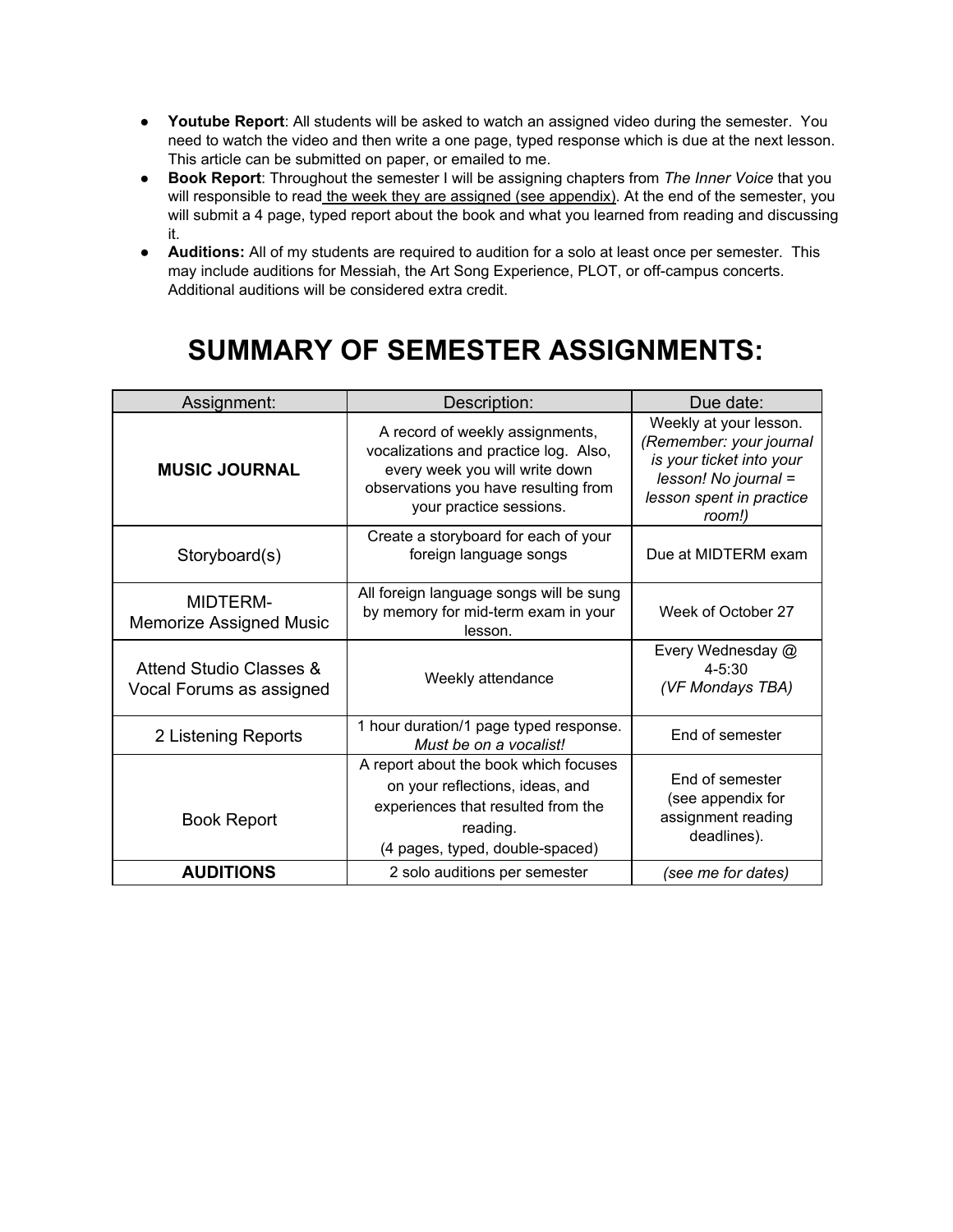## *EVALUATION:*

Every music major (for whom voice as their primary instrument) and vocal scholarship recipient is required to perform in a *vocal jury* as their class final. All other voice students will be asked to perform in the non-major voice recital at the last studio class of the semester (mock-jury day) as their final exam.

Excusal/postponement of this requirement will be given on an individual basis, based upon medical or family emergency that would prohibit the completion of your jury, and must be approved by the voice department chair in consultation with the voice faculty. Failure to complete the jury at the time prescribed will result in the grade of F for that jury and therefore the highest possible grade for that semester of vocal study will be a D.

#### *EXTRA REQUIREMENTS FOR MUSIC MAJORS:*

- **Departmental Recitals:**All music majors are required to sing once per semester in departmental recitals. However, it is expected that you will sing as many times as possible.
- **Upper Qualifying Exams:**In order for a student to move to the 355 level of study, he/she must complete an upper qualifying exam at the time of juries. This exam will include singing standard repertoire, sight singing, scales and arpeggios. Please see your studio teacher for more details.

### *GRADING:*

Your semester grade will be broken down as follows:

| Weekly practice/progress*                 | 40% |
|-------------------------------------------|-----|
| Midterm                                   | 20% |
| <b>Listening Reports/Articles Reports</b> | 20% |
| Final exam (jury/non-major recital)       | 20% |

*\* Your weekly practice grade will be composed of two parts: one for assignments completed during the week (as evidenced in your lesson and practice chart), and the other for vocal progress and how well you've applied yourself during the lesson. You must bring a recording* device to your lesson in order to receive a B or above. Please refer to the studio handbook for *the grade scale used in the voice area. These grades reflect the following work habits:*

- **A**= The student has done *more* than the teacher assigned
- **B**= The student has done *exactly* what the teacher assigned
- **C**= The student has made progress, but has not completed all work
- **D** = The student is present, but no work has been completed
- **F** = The student fails to attend lesson without giving me advanced notice

#### *ATTENDANCE POLICY:*

Attendance is very important in private lessons. According to the catalog, the student may be dis-enrolled with a grade of "F" after *two unexcused absences* and **will**be disenrolled with a grade of "F" after *three unexcused absences*. This applies for both voice lessons with me as well as any coachings with Barb or Ines.

#### *MAKE-UP LESSONS:*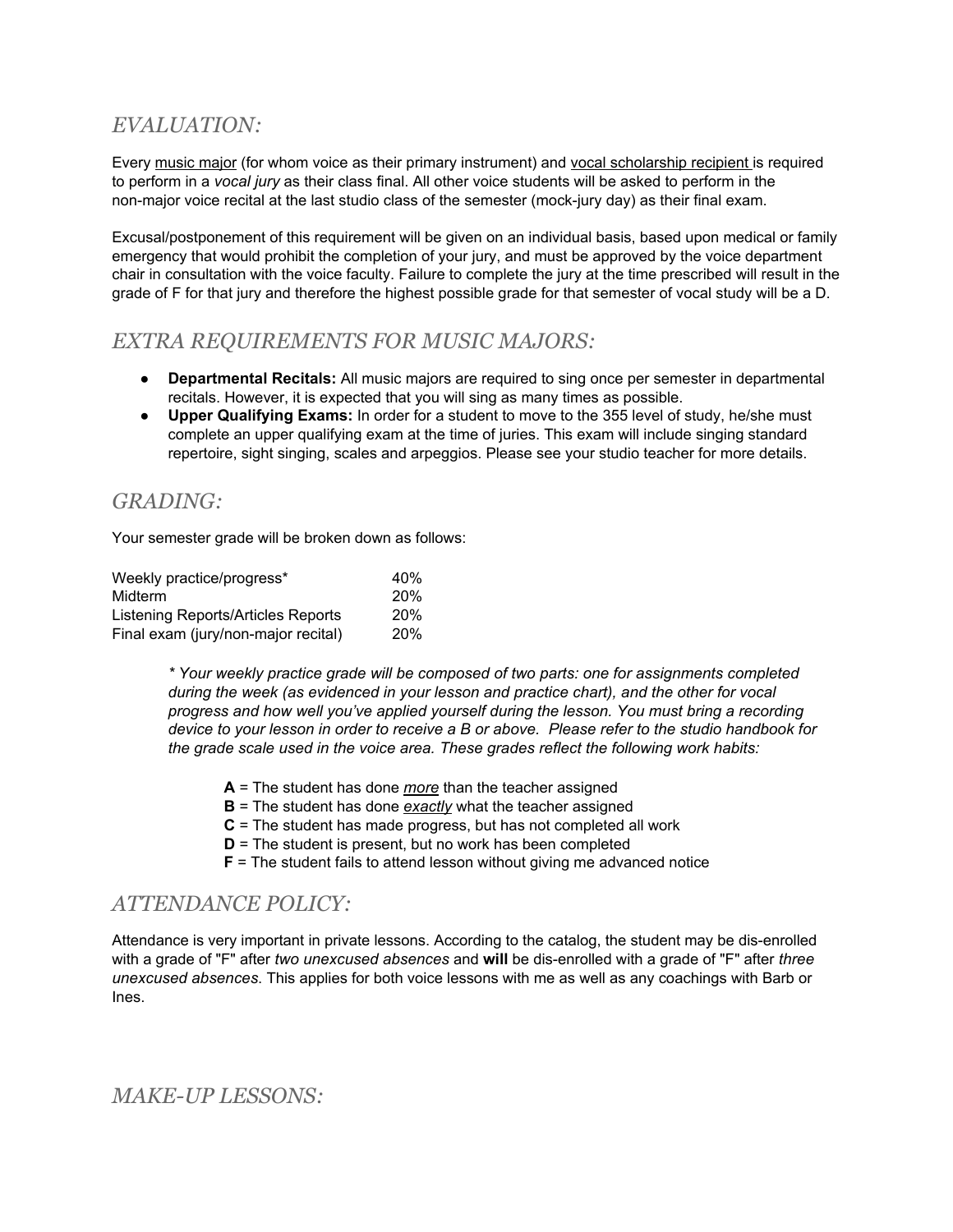*I will not make up lessons for a student's absence, regardless of the reason.* However, I will make up any lessons that are missed on my account. Please do not come to your lesson if you have a contagious illness. Use sick time as an opportunity to listen, memorize, and research your music. Student absences will be *excused* for illness *if* a minimum of 12 hours advanced notice is given; emergencies will be excused at my discretion. If no notice is given, you will receive an **F**for that week, so please be sure to communicate!

## *ACADEMIC ACCOMMODATIONS:*

All students are expected to meet the standards for this course as set by the instructor. However, students with learning disabilities/vocal health issues who may need accommodations should discuss options with the instructor during the first two weeks of class and provide approved documentation and verification of need.

## *APPENDIX:*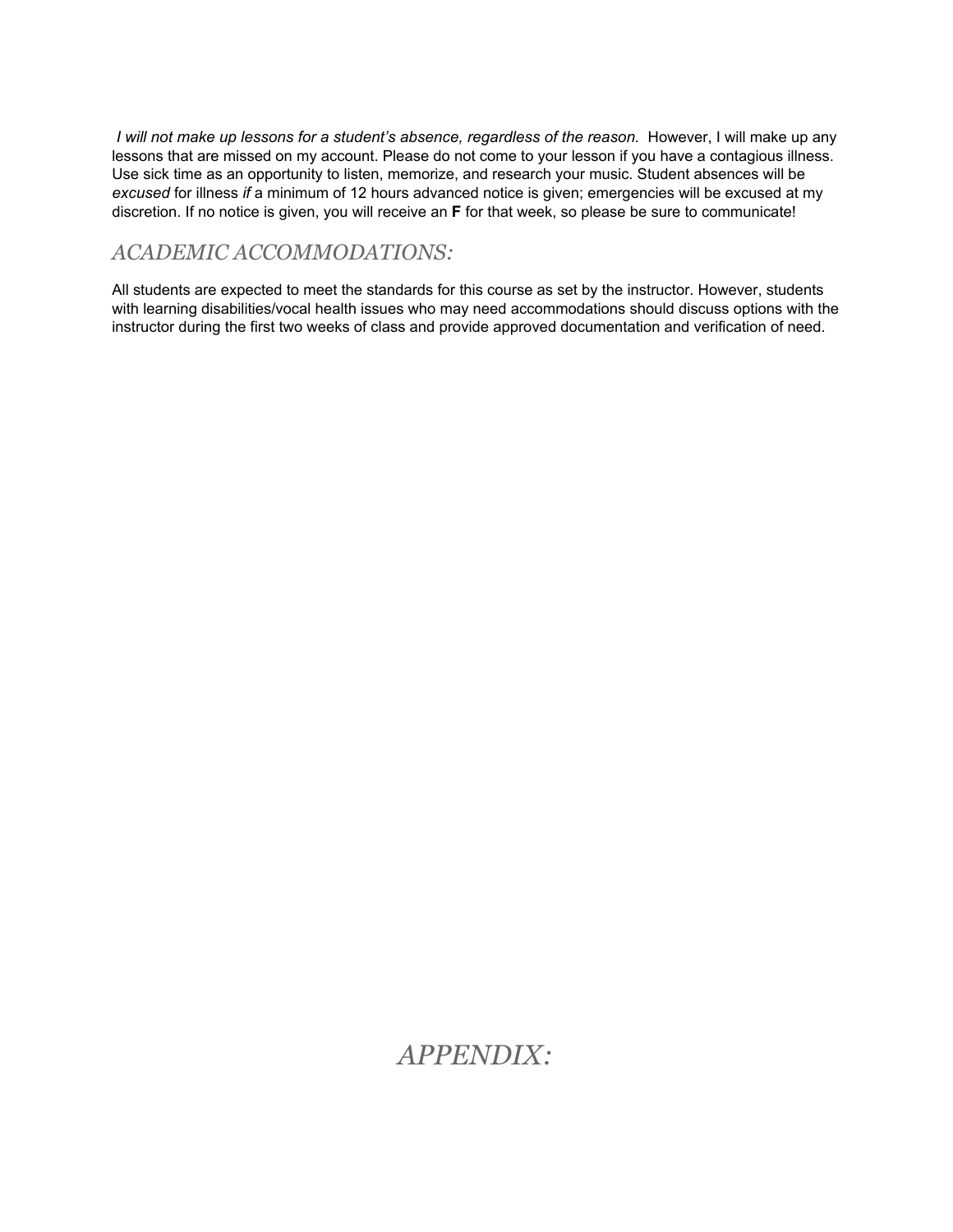*DATES TO NOTE: (\* = required attendance)*

| <b>*Tina's Faculty Recital</b><br>"Opera 101"    | Tuesday, September 8; 7:30 PM (Crill)                                               |
|--------------------------------------------------|-------------------------------------------------------------------------------------|
| *Oratorio Master Class:                          | Saturday, October 17; 12:00-3:00 PM (Crill)                                         |
| *Cabaret Night                                   | Tuesday, October 22; 7:30 PM (ARC)<br>(dress rehearsal on Wednesday, Oct 21 4-6 PM) |
| Midterm (in your lesson):                        | week of October 26                                                                  |
| Storyboards Due (in your lesson):                | week of October 26                                                                  |
| <b>Messiah Auditions:</b>                        | Wednesday, Nov 4; 4:00-6:00 PM                                                      |
| <b>Art Song Experience Auditions:</b><br>(Crill) | Monday, November 30, 2014; 4:00-6:00 PM                                             |
| *Mock-Jury/Non-Major Recital:                    | Wednesday, December, 10; 4:00 (Crill)                                               |
| <b>Vocal Juries:</b>                             | Thursday, December 17 (Crill)                                                       |

**Monday Departmental Recital Dates (4:00 PM in Crill):**

*(All music majors must sing at least once per semester):*

October 5 November 2 November 23 December 7

## SCHEDULE OF READING ASSIGNMENTS for FALL 2014: